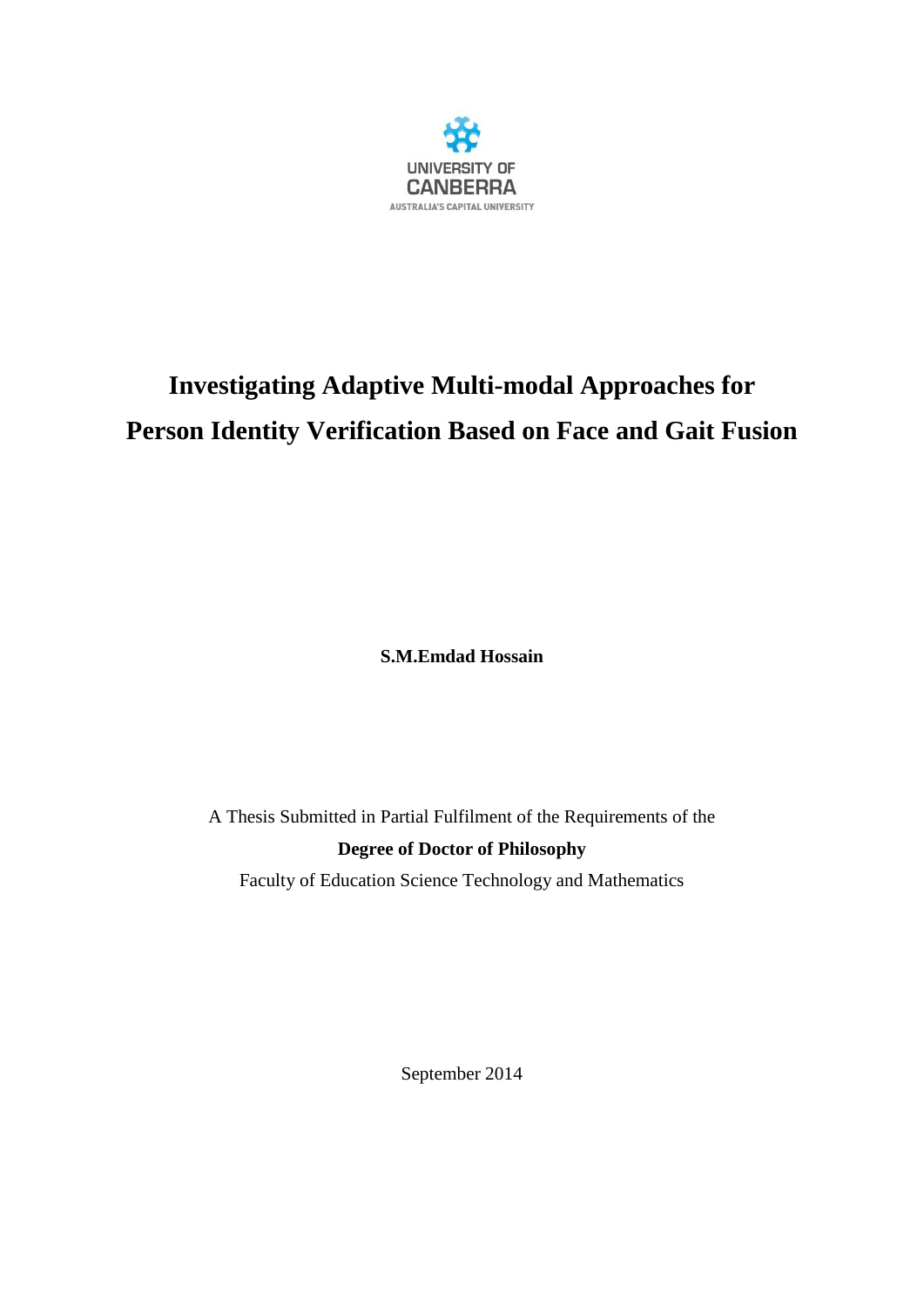#### **Abstract**

With my thesis, I have established a novel human-identification scheme from long range facegait profiles in surveillance videos. I investigated the role of multi view face-gait images acquired from multiple cameras, the importance of surveillance and visible range images in ascertaining identity, the impact of multimodal fusion, and efficient subspace features and classifier methods, and along with side face-ear biometric traits; the role of soft/secondary biometric (walking style) in enhancing the accuracy and robustness of the identification systems. An extensive, experimental evaluation of several subspace based side face-ear, gait feature extraction approaches and learning classifier methods on different datasets from publicly available databases (CASIA-China, Human Action Database- Sweden and UCMG Database-University of Canberra) has shown a significant improvement in recognition accuracy and robustness with multimodal fusion of multi-view face-ear, gait images from visible and infrared cameras acquired from different video surveillance scenarios.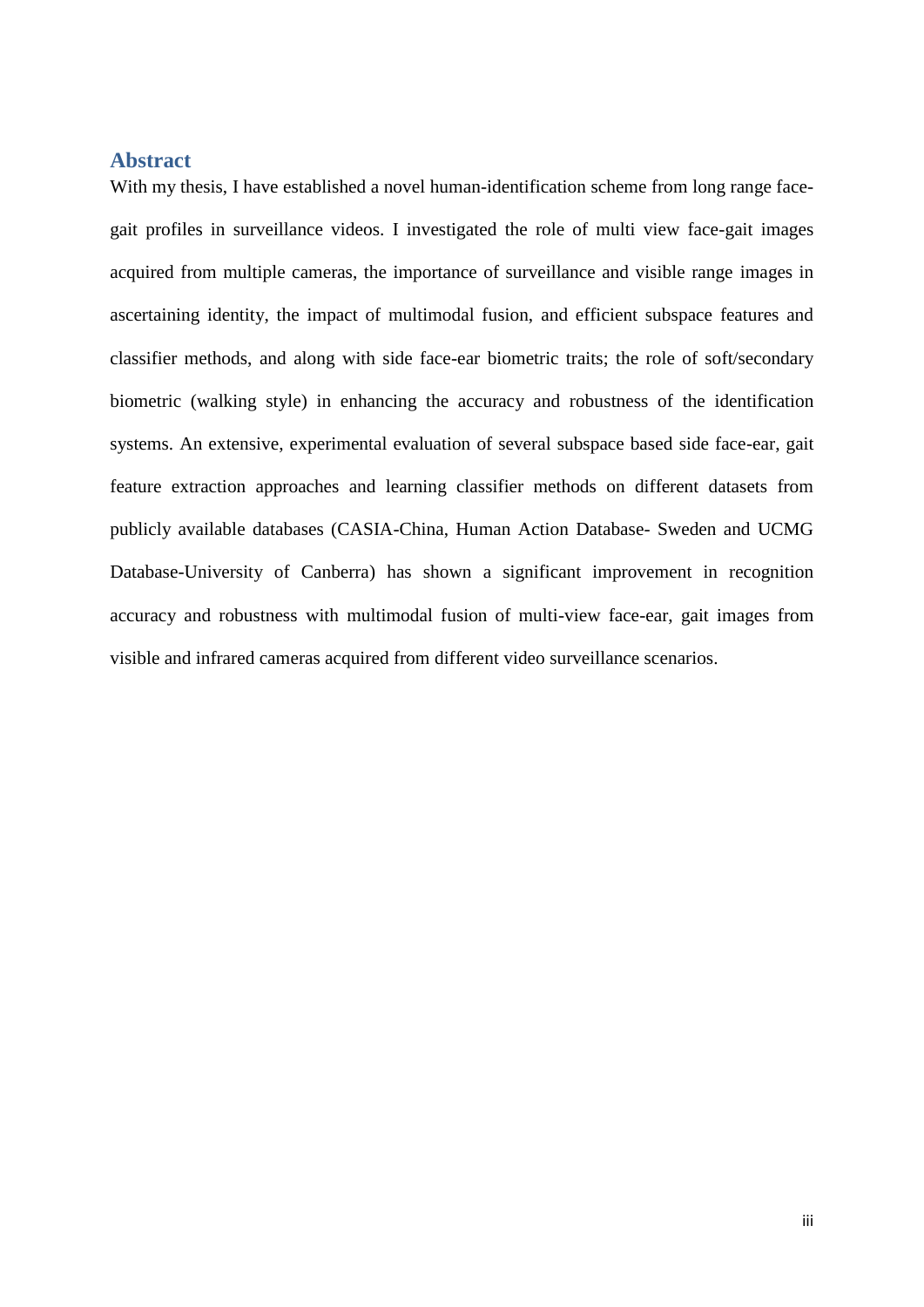#### **Acknowledgement**

I would like to express my sincere gratitude to my supervisor A/Prof. Dr Girija Chetty for the continuous support to my PhD study and research, for her patience, motivation, enthusiasm, and immense knowledge. Her guidance helped me in all the time of research and writing of this thesis. I could not have imagined having a better supervisor for my PhD study. Further, I also would like to thank the rest of my supervisory panel, Professor Michael Wagner and A/Prof. Roland Goecke for their encouragement, and insightful comments. My sincere thanks also goes to all faculty members, especially the Dean Professor Geoffrey Riordan, Associate Dean (Research) Professor Dharmendra Sharma, Professor Ali Quazi, Serena Chong, Kylie Reece, Coral Suthern, Jason Weber, and all members of previous faculty ISE (Information Science and Engineering) for their endless support to my research-project.

I also like to thank my fellow research companions, the Research Student office, graduate research office, UC-marketing office, specially Claudia Donnan and Michelle Mcaulay, Prof. Robert Fitzgerald from INSPIRE centre, UC-Library and my friends who were giving me continuous support and inspiration on this research.

Last but not the least; I would like to thank my family: my dear father Late Shafiul Alam and dear mother Firoza Begum, all of my brothers and only sister for supporting me mystically throughout my life.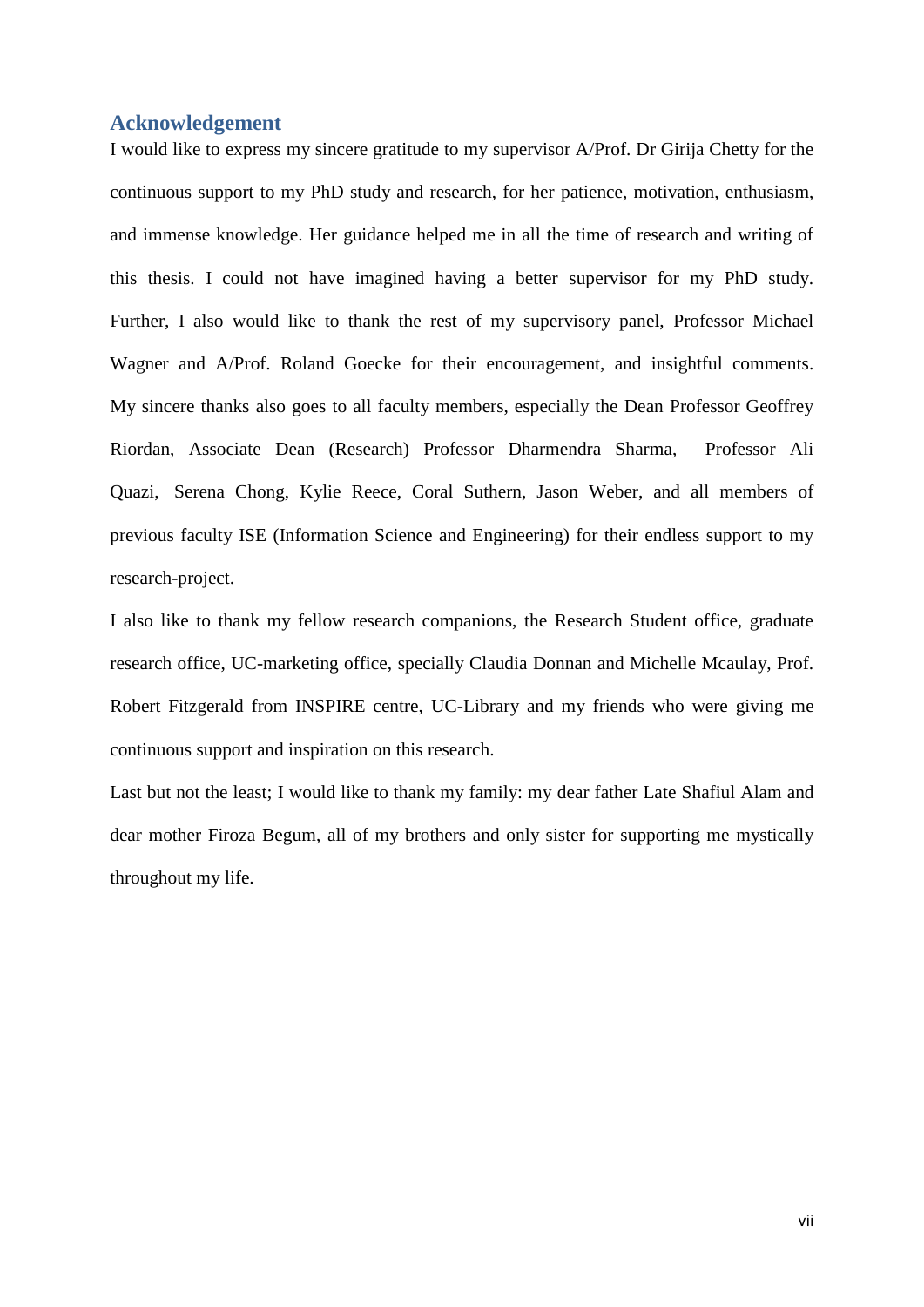## **Table of Contents**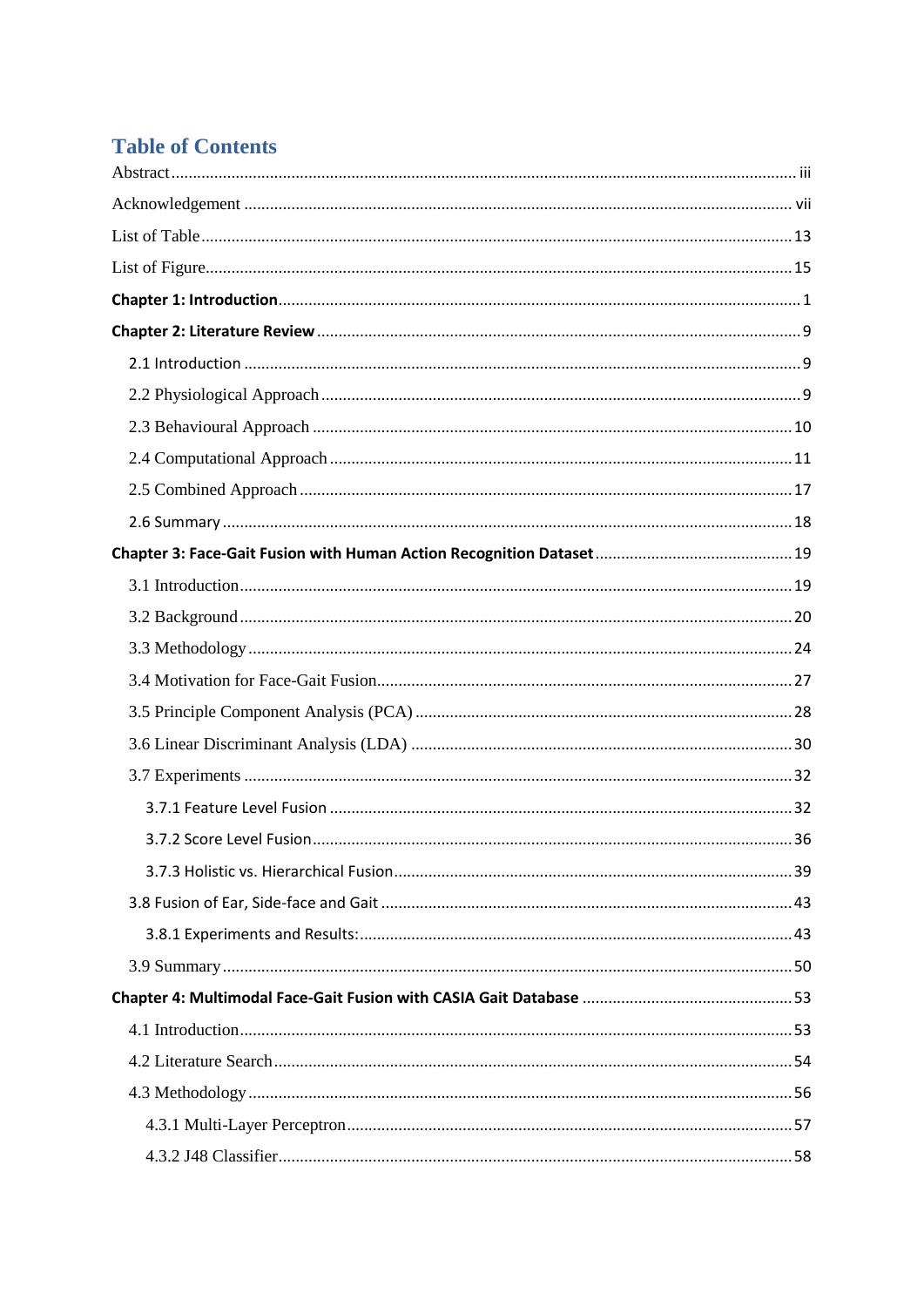| Chapter 5: Development of University of Canberra Multimodal Gait (UCMG) Database  101 |  |
|---------------------------------------------------------------------------------------|--|
|                                                                                       |  |
|                                                                                       |  |
|                                                                                       |  |
|                                                                                       |  |
|                                                                                       |  |
|                                                                                       |  |
|                                                                                       |  |
|                                                                                       |  |
|                                                                                       |  |
|                                                                                       |  |
|                                                                                       |  |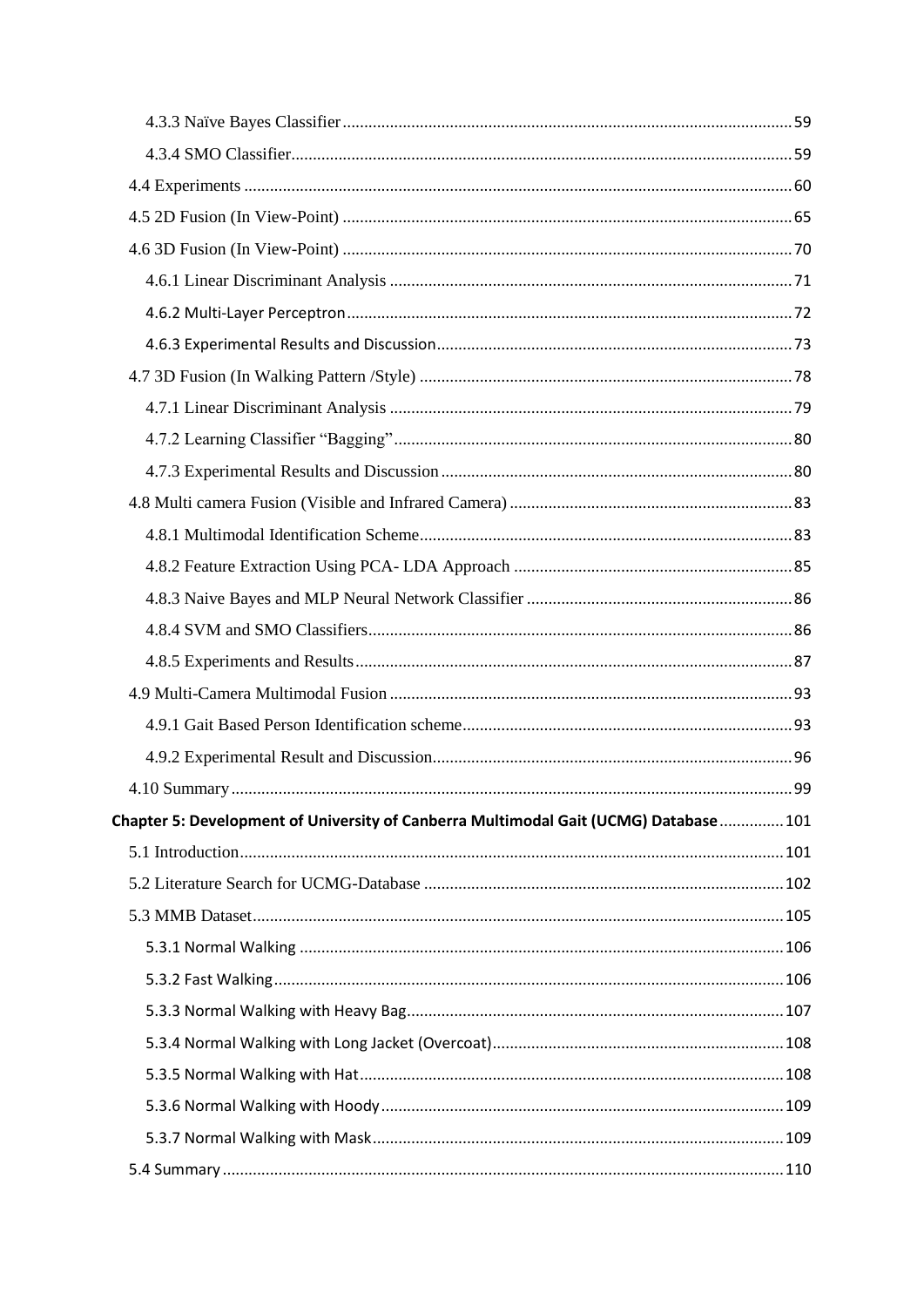| 6.5 Experiment and comparison with CASIA Gait Database and UCM Gait Database  121 |  |
|-----------------------------------------------------------------------------------|--|
|                                                                                   |  |
|                                                                                   |  |
|                                                                                   |  |
|                                                                                   |  |
|                                                                                   |  |
|                                                                                   |  |
|                                                                                   |  |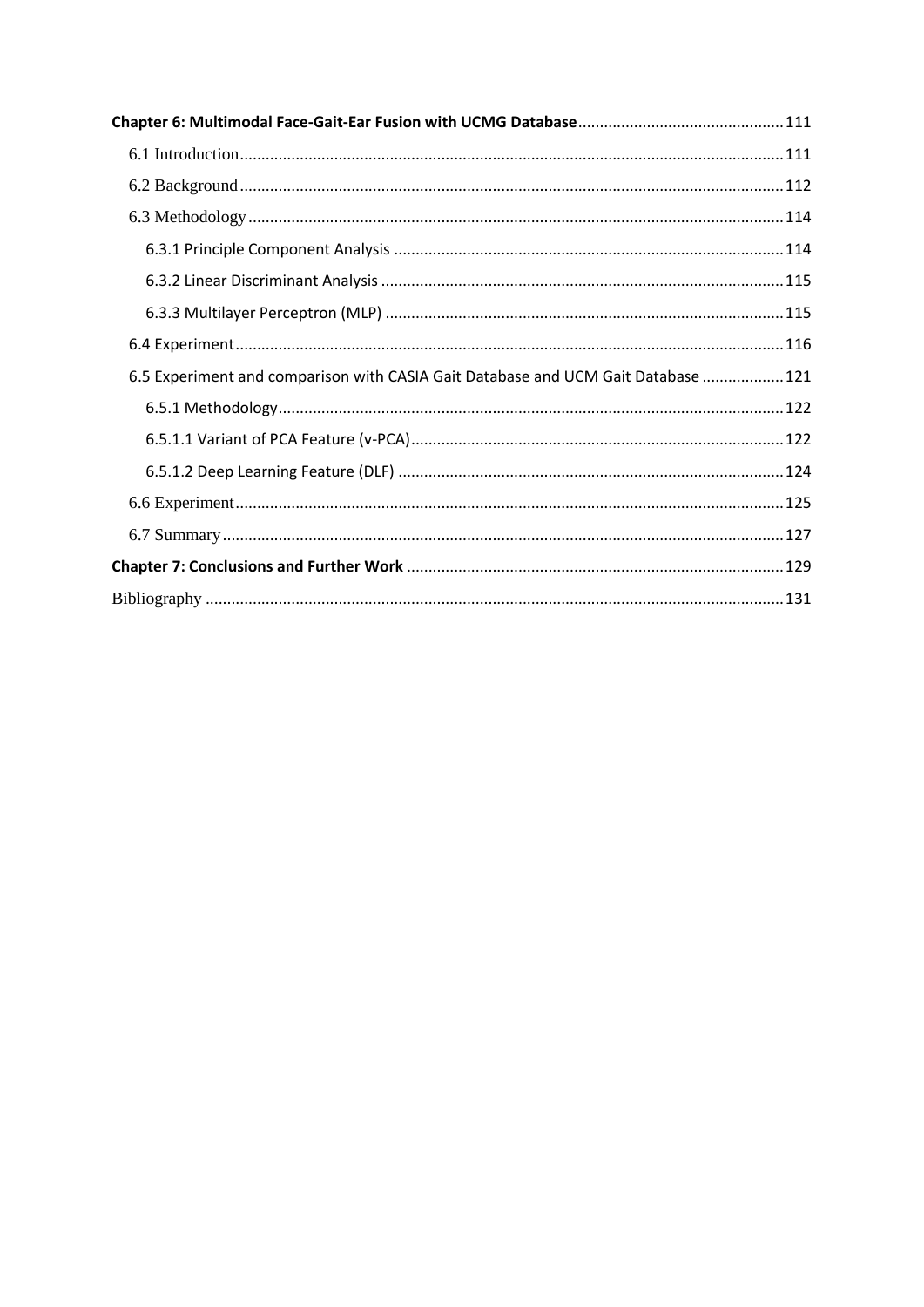### <span id="page-6-0"></span>**List of Table**

| Table 2: PCA with face-gait fusion with Bayesian Classifiers and 1-Nearest Neighbour Classifier 35 |  |
|----------------------------------------------------------------------------------------------------|--|
|                                                                                                    |  |
| Table 4: LDA face - gait fusion with Bayesian Classifiers and 1-Nearest Neighbour Classifier  36   |  |
|                                                                                                    |  |
| Table 6: PCA-LDA with Bayesian Classifiers and 1-Nearest Neighbour Classifier 39                   |  |
|                                                                                                    |  |
|                                                                                                    |  |
|                                                                                                    |  |
|                                                                                                    |  |
|                                                                                                    |  |
|                                                                                                    |  |
|                                                                                                    |  |
| Table 14: Classifier performance for visible range dataset (Dataset B) with PCA feature with 50    |  |
| dimensions (NB - naïve Bayes; MLP -Multilayer Perceptron; TRP - True Positive Rate and FPR - False |  |
|                                                                                                    |  |
| Table 15: Classifier performance for visible range dataset (Dataset B) with LDA feature with 50    |  |
| dimensions (SVM-L- Support Vector Machine-Linear Kernel; RBF- Radial Basis Function Kernel; Poly - |  |
|                                                                                                    |  |
| Table 16: Classifier performance for Infrared range dataset (Dataset C) with LDA feature with 50   |  |
| dimensions (SVM-L- Support Vector Machine-Linear Kernel; RBF- Radial Basis Function Kernel; Poly - |  |
|                                                                                                    |  |
|                                                                                                    |  |
|                                                                                                    |  |
|                                                                                                    |  |
|                                                                                                    |  |
|                                                                                                    |  |
|                                                                                                    |  |
|                                                                                                    |  |
|                                                                                                    |  |
| Table 25: Performance of Learning Features (dimension = 20) with MLP classifier  125               |  |
| Table 26: Performance of Learning Features (dimension = 20) for different classifiers  126         |  |
| Table 27: Performance of Decision Fusion of LDF and DLF Features (dimension = 20)  127             |  |